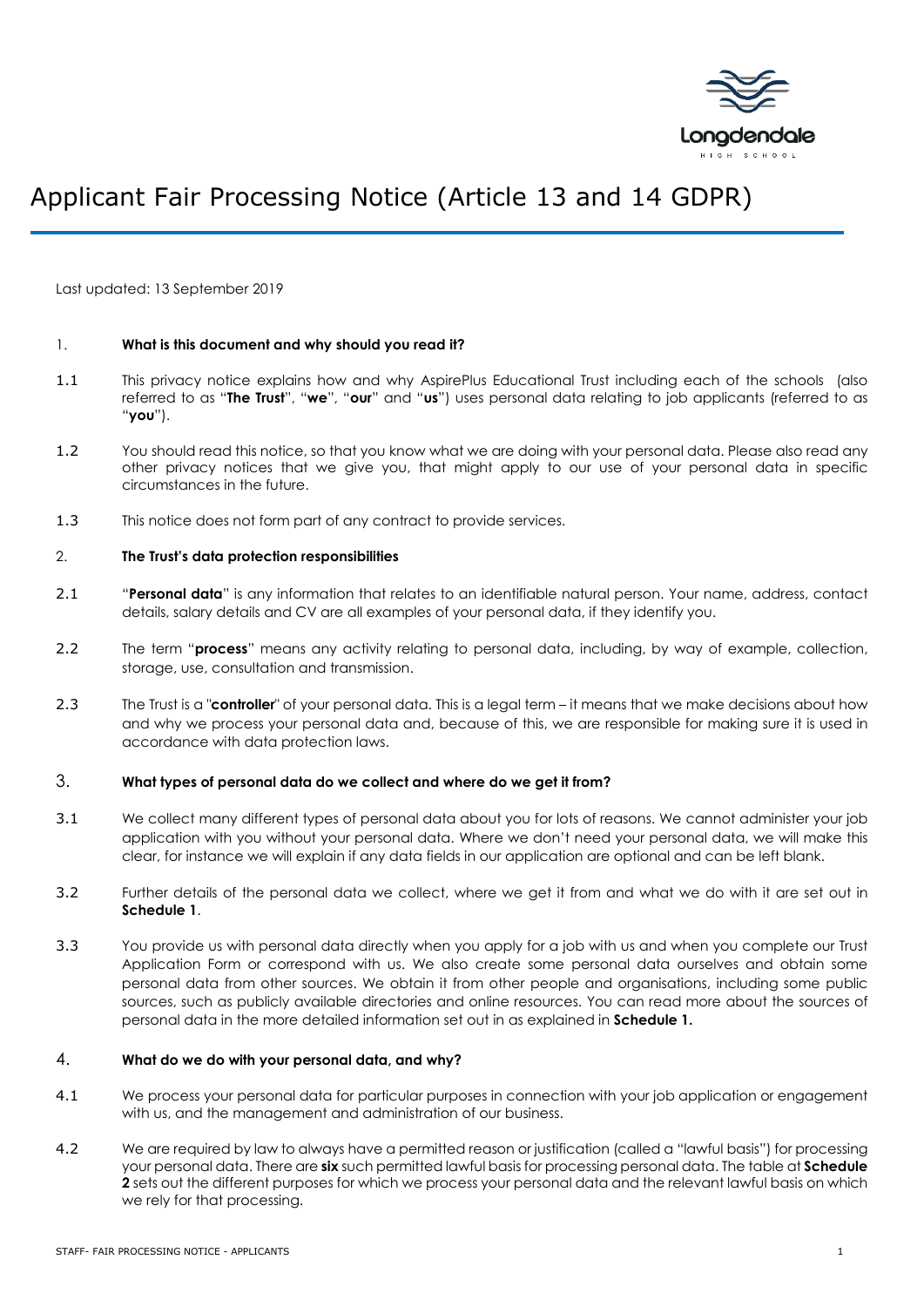- 4.3 Please note that where we have indicated in the table at **Schedule 2** that our processing of your personal data is either:
	- 4.3.1 necessary for us to comply with a legal obligation; or
	- 4.3.2 necessary for us to take steps, at your request, to potentially enter into an employment contract with you, or to perform it

and you choose not to provide the relevant personal data to us, we may not be able to enter into or continue our engagement with you.

- 4.4 We may also convert your personal data into statistical or aggregated form to better protect your privacy, or so that you are not identified or identifiable from it. Anonymised data cannot be linked back to you. We may use it to conduct research and analysis, including to produce statistical research and reports.
- 4.5 The Trust also has the legal right and a legitimate interest to collect and process personal data relating to those that apply to work in our schools. We process personal data in order to meet the requirements set out in UK employment, Trust and safeguarding law, including those in relation to the following:
	- 4.5.1 Trust's legal and statutory framework
	- 4.5.2 Safeguarding Vulnerable Groups Act 2006
	- 4.5.3 The guidance "Keeping Children Safe in Education"
	- 4.5.4 The Childcare (Disqualification) Regulations 2009
- 4.6 The collection of this information benefits both national and local users by:
	- 4.6.1 improving the management of workforce data across the sector
	- 4.6.2 informing the development of recruitment and retention policies
	- 4.6.3 allowing better financial modelling and planning
	- 4.6.4 enabling ethnicity and disability monitoring
	- 4.6.5 supporting the work of the School Teachers' Review Body

#### 5. **Special category personal data (including criminal data)**

5.1 We are required by law to treat certain categories of personal data with even more care than usual. These are called sensitive or special categories of personal data and different lawful bases apply to them. The table at **Schedule 3** sets out the different purposes for which we process your special category personal data and the relevant lawful basis on which we rely for that processing. For some processing activities, we consider that more than one lawful basis may be relevant – depending on the circumstances.

#### 6. **Who do we share your personal data with, and why?**

- 6.1 Sometimes we need to disclose your personal data to other people.
- 6.2 We have set out below a list of the categories of recipients with whom we are likely to share your personal data:
	- 6.2.1 the Local Authority;
	- 6.2.2 governmental departments, statutory and regulatory bodies including the Department for Education, the Education and Skills Funding Agency, the Department for Work & Pensions, Information Commissioner's Office, the police and Her Majesty's Revenue and Customs.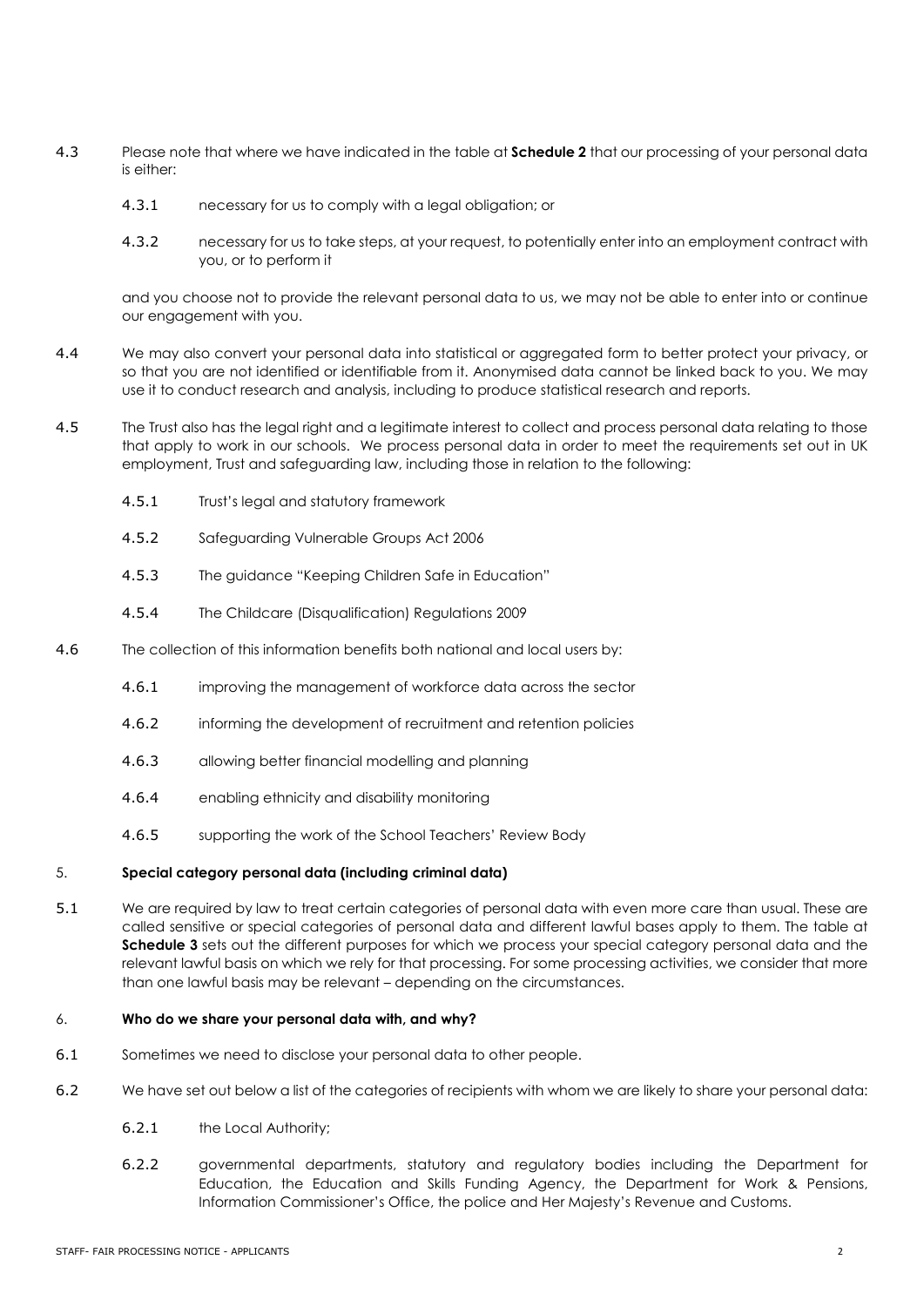## 7. **Where in the world is your personal data transferred to?**

- 7.1 If any of our processing activities require your personal data to be transferred outside the European Economic Area, we will only make that transfer if:
	- 7.1.1 the country to which the personal data is to be transferred ensures an adequate level of protection for personal data;
	- 7.1.2 we have put in place appropriate safeguards to protect your personal data, such as an appropriate contract with the recipient;
	- 7.1.3 the transfer is necessary for one of the reasons specified in data protection legislation, such as the performance of a contract between us and you; or
	- 7.1.4 you explicitly consent to the transfer.

## 8. **How do we keep your personal data secure?**

We will take specific steps (as required by applicable data protection laws) to protect your personal data from unlawful or unauthorised processing and accidental loss, destruction or damage. For more information, please read our Data Protection Policy.

## <span id="page-2-0"></span>9. **How long do we keep your personal data for?**

We will only retain your personal data for a limited period of time.

- 9.1 If your application for employment is unsuccessful, the organisation will hold your data on file for 6 (six) months after the end of the relevant recruitment process. If you agree to allow us to keep your personal data on file, we will hold your data on file for a further 6 (six) months for consideration for future employment opportunities. At the end of that period, or once you withdraw your consent, your data is deleted or destroyed.
- 9.2 If your application for employment is successful, personal data gathered during the recruitment process will be transferred to your Human Resources file (electronic and paper based) and retained during your employment. The periods for which your data will be held will be provided to you in a new fair processing notice.

# 10. **What are your rights in relation to your personal data and how can you exercise them?**

- 10.1 You have certain legal rights, which are briefly summarised at **Schedule 4**, in relation to any personal data about you which we hold.
- 10.2 Where our processing of your personal data is based on your **consent**, you have the right to withdraw your consent at any time. If you do decide to withdraw your consent we will stop processing your personal data for that purpose, unless there is another lawful basis we can rely on – in which case, we will let you know. Your withdrawal of your consent won't impact any of our processing up to that point.
- 10.3 Where our processing of your personal data is necessary for our **legitimate interests**, you can object to this processing at any time. If you do this, we will need to show either a compelling reason why our processing should continue, which overrides your interests, rights and freedoms or that the processing is necessary for us to establish, exercise or defend a legal claim.
- 10.4 If you wish to exercise any of your rights please contact either Louise Hoyle Operations Manager at Longdendale High School: *Lhoyle@lhs.aspireplus.org.uk* or on 01457 764006 in the first instance or Thirza Partovnia at Rayner Stephens High School: [t.partovnia@rshs.aspireplus.org.uk](mailto:t.partovnia@rshs.aspireplus.org.uk) or on 0161 338 2374.
- 10.5 You also have the right to lodge a complaint with the Information Commissioner's Office, if you are not satisfied with our response to any enquiries or complaint or believe our processing of your personal data does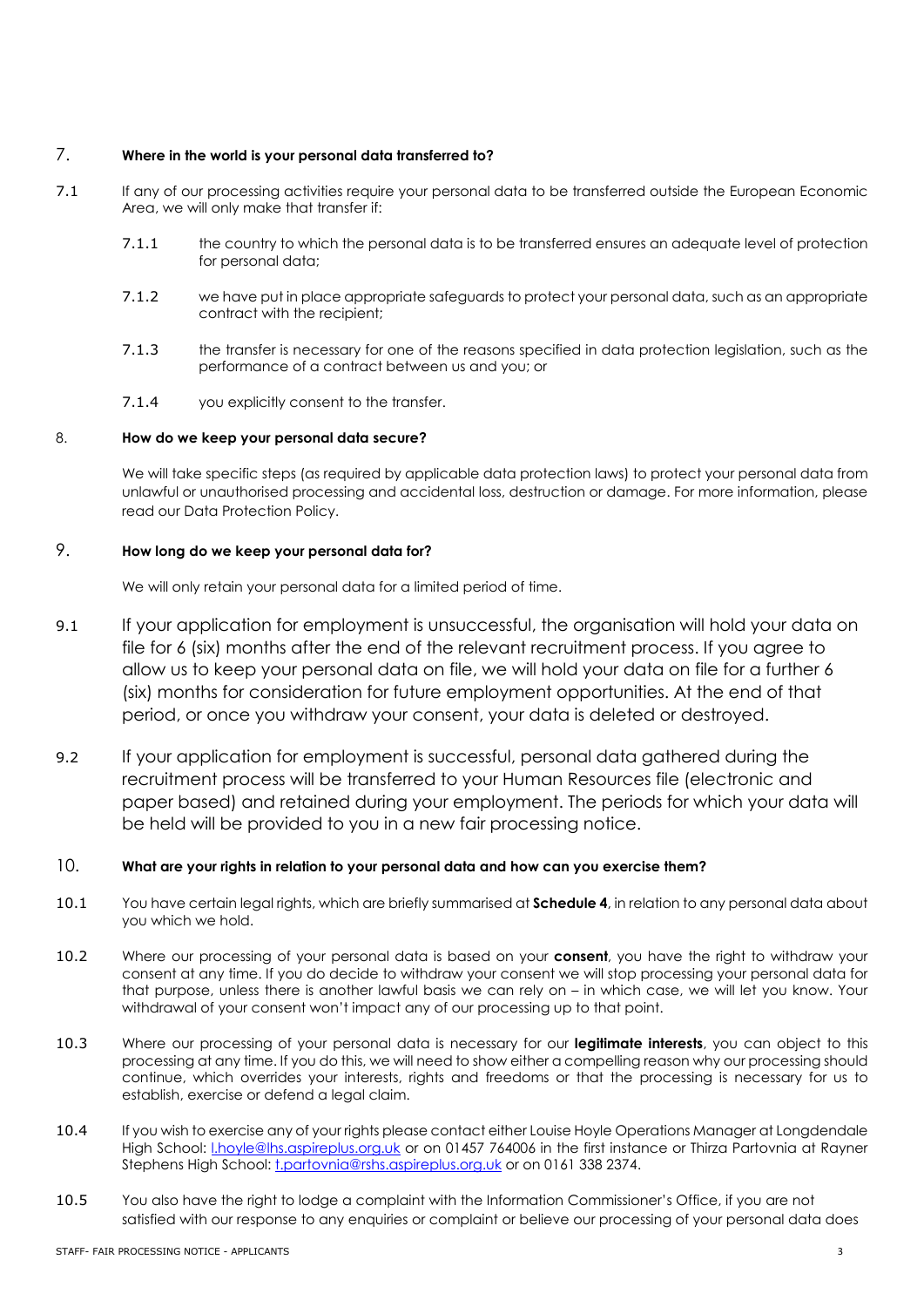not comply with data protection law, you can make a complaint to the Information Commissioner's Office (ICO) by:

- writing to: Information Commissioner's Officer, Wycliffe House, Water Lane, Wilmslow, Cheshire, SK9 5AF;
- calling: 0303 123 1113; or
- submitting a message through the ICO's website at[: https://ico.org.uk/concerns/](https://ico.org.uk/concerns/)

#### 11. **Updates to this notice**

We may update this notice from time to time to reflect changes to the type of personal data that we process and/or the way in which it is processed. We will update you on material changes to this notice by email. We also encourage you to check this notice on a regular basis.

#### 12. **Where can you find out more?**

12.1 We have appointed a Data Protection Officer whose role is to inform and advise us about, and to ensure that we remain compliant with, data protection legislation. The Data Protection Officer should be your first point of contact if you have any queries or concerns about your personal data. Our current Data Protection Officer is Carolyn Wright who can be contacted at ASFC on [carolyn.wright@asfc.ac.uk](mailto:carolyn.wright@asfc.ac.uk) who can be contacted via Louise Hoyle at Longdendale High School on 01457 764006 or Thirza Partovnia at Rayner Stephens High School on 0161 338 2374.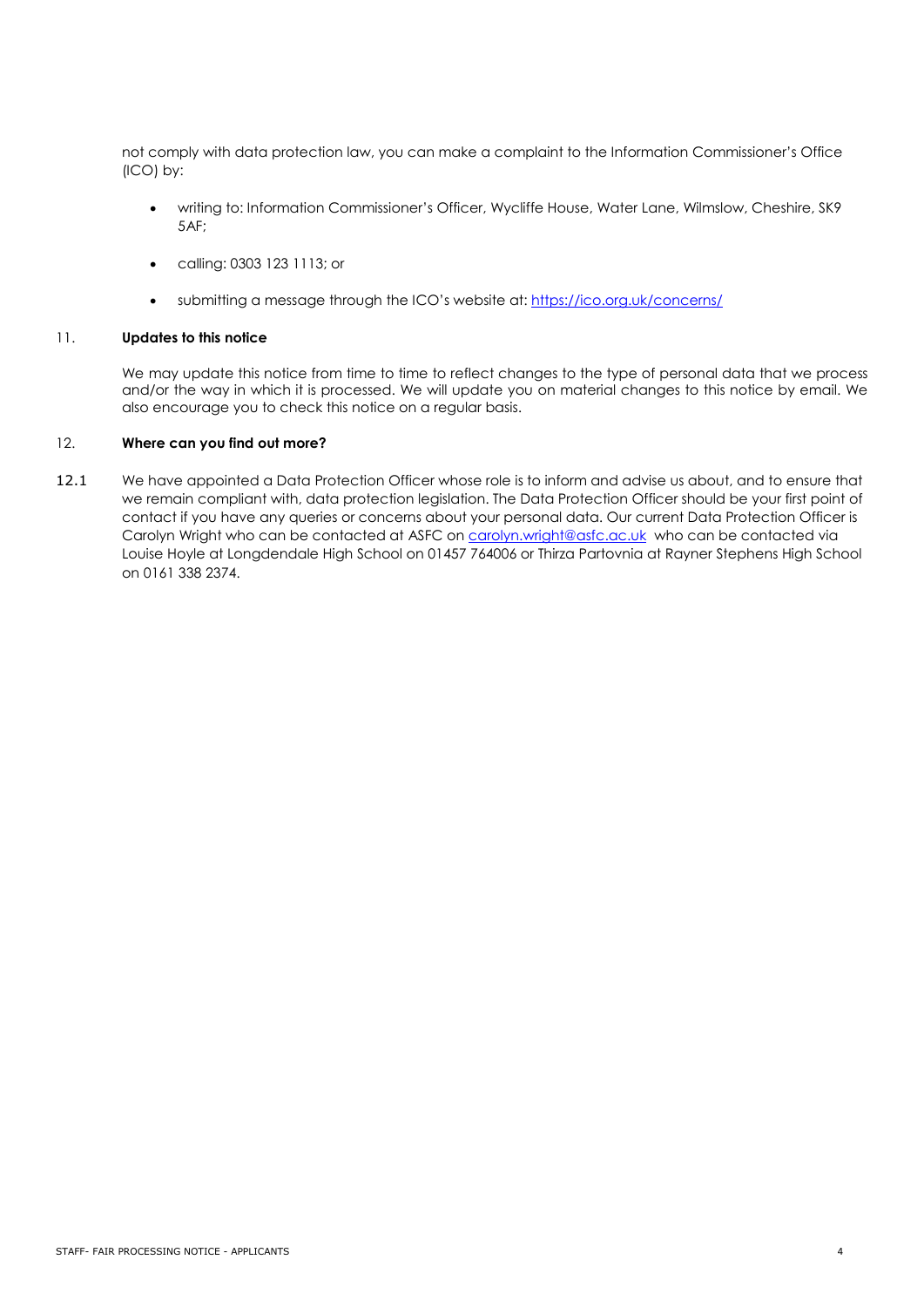# **Categories of personal data**

| <b>Type of personal data</b>                                                     |                                                                                                                                 | <b>Collected from</b>                    |
|----------------------------------------------------------------------------------|---------------------------------------------------------------------------------------------------------------------------------|------------------------------------------|
| <b>Contact Information</b><br>a)                                                 |                                                                                                                                 |                                          |
| Name(s)<br>$\bullet$                                                             |                                                                                                                                 | You                                      |
| Address(es)<br>$\bullet$                                                         |                                                                                                                                 |                                          |
| Email address(es)                                                                |                                                                                                                                 |                                          |
| Contact details including mobile telephone number(s)<br>$\bullet$                |                                                                                                                                 |                                          |
| <b>Personal Information</b>                                                      |                                                                                                                                 |                                          |
| Date of birth<br>$\bullet$                                                       |                                                                                                                                 | You                                      |
| Gender<br>$\bullet$                                                              |                                                                                                                                 |                                          |
| Next of kin or other dependants                                                  |                                                                                                                                 |                                          |
| Marital or relationship status                                                   |                                                                                                                                 |                                          |
| Lifestyle and social circumstances<br>$\bullet$                                  |                                                                                                                                 |                                          |
| Emergency contact information<br>$\bullet$                                       |                                                                                                                                 |                                          |
| <b>Identity and Background Information</b><br>C)                                 |                                                                                                                                 |                                          |
| Details of education and qualifications and results<br>$\bullet$                 |                                                                                                                                 | You<br>$\bullet$                         |
| Career history, experience and skills<br>$\bullet$                               |                                                                                                                                 | Recruitment consultants and<br>$\bullet$ |
| Passport information                                                             |                                                                                                                                 | agencies                                 |
| Driving licence information<br>$\bullet$                                         |                                                                                                                                 | Your previous employers                  |
| Psychometric test results<br>$\bullet$                                           |                                                                                                                                 | Publically available information         |
| $\bullet$                                                                        | Right to work, residency and/or other visa information (where unrelated to your race or ethnicity)                              | from online resources                    |
| Curriculum Vitae (CV) or resume and professional profile                         |                                                                                                                                 |                                          |
| Image or photographs<br>$\bullet$                                                |                                                                                                                                 |                                          |
| Application form<br>$\bullet$                                                    |                                                                                                                                 |                                          |
| Evaluative notes and decisions from job interviews<br>$\bullet$                  |                                                                                                                                 |                                          |
| Preferences relating to job location and salary<br>$\bullet$                     |                                                                                                                                 |                                          |
| Conflicts of interests (including where related to family networks)<br>$\bullet$ |                                                                                                                                 |                                          |
| <b>Financial Information</b><br>d)                                               |                                                                                                                                 |                                          |
| Salary, compensation and other remuneration information<br>$\bullet$             |                                                                                                                                 | You<br>$\bullet$                         |
|                                                                                  | National insurance number and/or other governmental identification numbers                                                      | Your previous employer<br>$\bullet$      |
| Business expense and reimbursement details<br>$\bullet$                          |                                                                                                                                 |                                          |
| <b>Special Category Personal Data</b>                                            |                                                                                                                                 |                                          |
| $\bullet$                                                                        | Racial or ethnic origin (including your nationality and visa information)                                                       | You<br>$\bullet$                         |
| Political opinions                                                               |                                                                                                                                 | Your emergency contact(s)                |
| Religious or philosophical beliefs<br>$\bullet$                                  |                                                                                                                                 |                                          |
| Trade union membership<br>$\bullet$                                              |                                                                                                                                 |                                          |
| $\bullet$                                                                        | Data concerning physical and/or mental health (including occupational health requirements, accident reports, day-to-day health  |                                          |
|                                                                                  | concerns such as diabetes or epilepsy conditions which we should be aware of, dietary requirements, allergies, drug and alcohol |                                          |
|                                                                                  | test results and reasons for any short term or long term absence)                                                               |                                          |
| Sexual orientation                                                               |                                                                                                                                 |                                          |
| Health and safety and accident records and reports                               |                                                                                                                                 |                                          |

• Information relating to actual or suspected criminal convictions and offences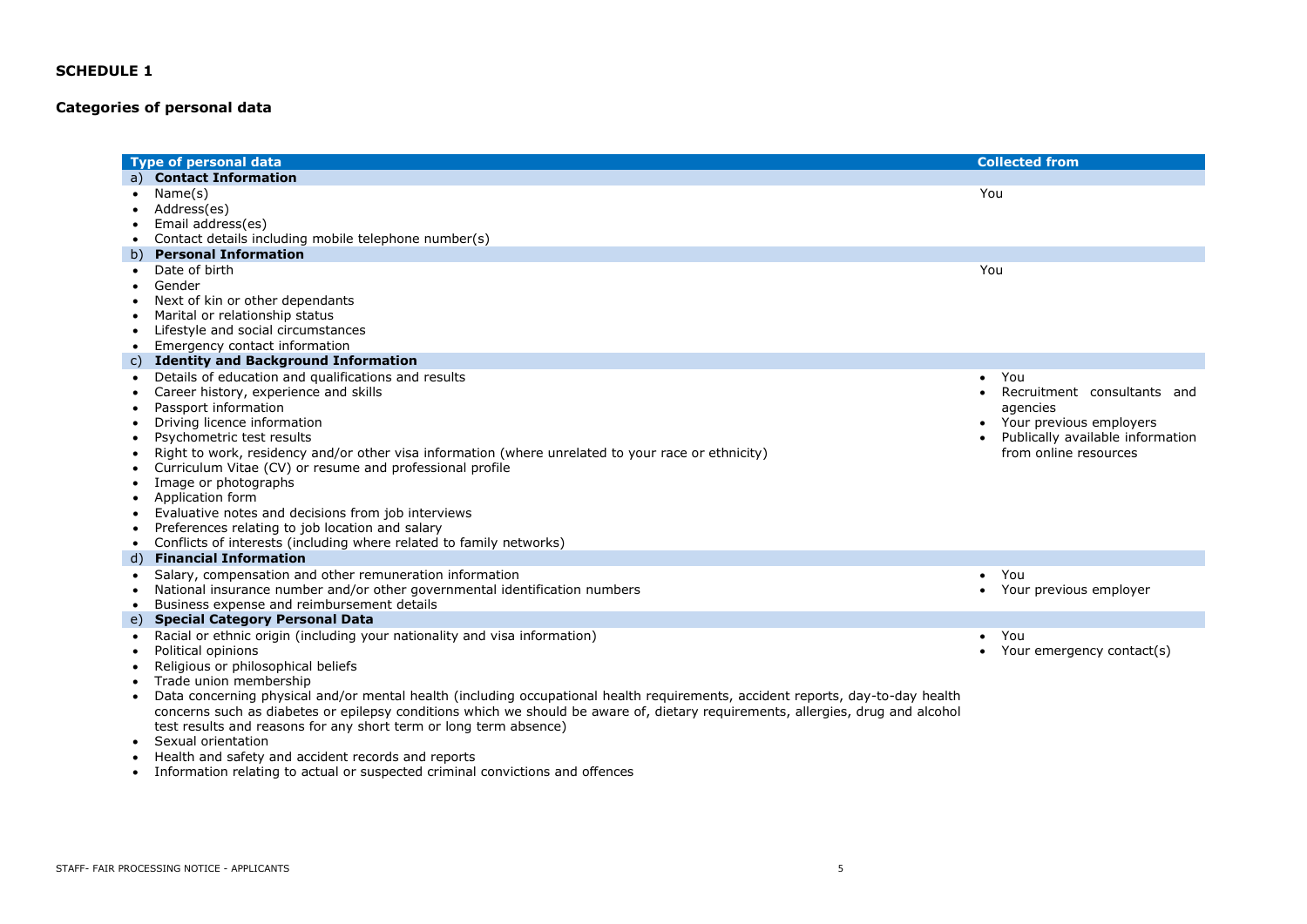# **Purposes of processing personal data**

For some processing activities, we consider that more than one lawful basis may be relevant – depending on the circumstances.

|                            |                                                                                                                                                                                                                                                              | <b>Lawful basis</b>                                                                                       |                                                                    |                                                                           |                                                                                          |                                                                                                        |                                                                                                               |
|----------------------------|--------------------------------------------------------------------------------------------------------------------------------------------------------------------------------------------------------------------------------------------------------------|-----------------------------------------------------------------------------------------------------------|--------------------------------------------------------------------|---------------------------------------------------------------------------|------------------------------------------------------------------------------------------|--------------------------------------------------------------------------------------------------------|---------------------------------------------------------------------------------------------------------------|
|                            |                                                                                                                                                                                                                                                              | We are permitted to process your personal data because                                                    |                                                                    |                                                                           |                                                                                          |                                                                                                        |                                                                                                               |
|                            | <b>Purposes of processing</b>                                                                                                                                                                                                                                | 1. You have<br>given your<br>consent to<br>the<br>processing<br>(Please also<br>see<br>paragraph<br>10.2) | 2. It is<br>necessary to<br>perform your<br>employment<br>contract | $3.$ It is<br>necessary for<br>us to comply<br>with a legal<br>obligation | 4. It is necessary<br>for our<br>legitimate<br>interests or<br>those of third<br>parties | <b>5.</b> It is<br>necessary to<br>protect your<br>vital interests<br>(or those of<br>someone<br>else) | $6.$ [It is<br>necessary to<br>perform a task<br>in the public<br>interest or in<br>our official<br>authority |
| a)                         | <b>Recruitment and workforce planning</b>                                                                                                                                                                                                                    |                                                                                                           |                                                                    |                                                                           |                                                                                          |                                                                                                        |                                                                                                               |
| $\mathbf{1}$ .<br>2.<br>3. | Administering your application for a job with us<br>and considering your suitability for the relevant<br>role<br>Obtaining, considering and verifying your<br>employment references and employment history<br>Reviewing and confirming your right to work in |                                                                                                           |                                                                    |                                                                           | $\checkmark$<br>$\checkmark$                                                             |                                                                                                        |                                                                                                               |
|                            | the UK                                                                                                                                                                                                                                                       |                                                                                                           |                                                                    | $\checkmark$                                                              |                                                                                          |                                                                                                        |                                                                                                               |
| 4.                         | Conducting verification and vetting, including<br>criminal background checks and credit checks<br>where required by law (Note: special category<br>personal data paragraph 5)                                                                                |                                                                                                           |                                                                    |                                                                           |                                                                                          |                                                                                                        |                                                                                                               |
| 5.                         | Conducting background checks, verification and<br>vetting which are not required by law but needed<br>by us to assess your suitability for your role<br>(Note: special category personal data<br>paragraph 5)                                                |                                                                                                           |                                                                    |                                                                           |                                                                                          |                                                                                                        |                                                                                                               |
| 6.                         | Making a job offer to you and entering into a<br>contract of employment with you                                                                                                                                                                             |                                                                                                           | $\checkmark$                                                       |                                                                           |                                                                                          |                                                                                                        |                                                                                                               |
| 7.<br>8.                   | Identifying and assessing the Trust's strategic<br>business direction and resourcing needs, current<br>employees and areas for development<br>Promotion and succession planning                                                                              |                                                                                                           |                                                                    |                                                                           | $\checkmark$<br>$\checkmark$                                                             |                                                                                                        |                                                                                                               |
| 9.                         | Analysing recruitment and retention objectives,<br>processes and employee turnover rates                                                                                                                                                                     |                                                                                                           |                                                                    |                                                                           | $\checkmark$                                                                             |                                                                                                        |                                                                                                               |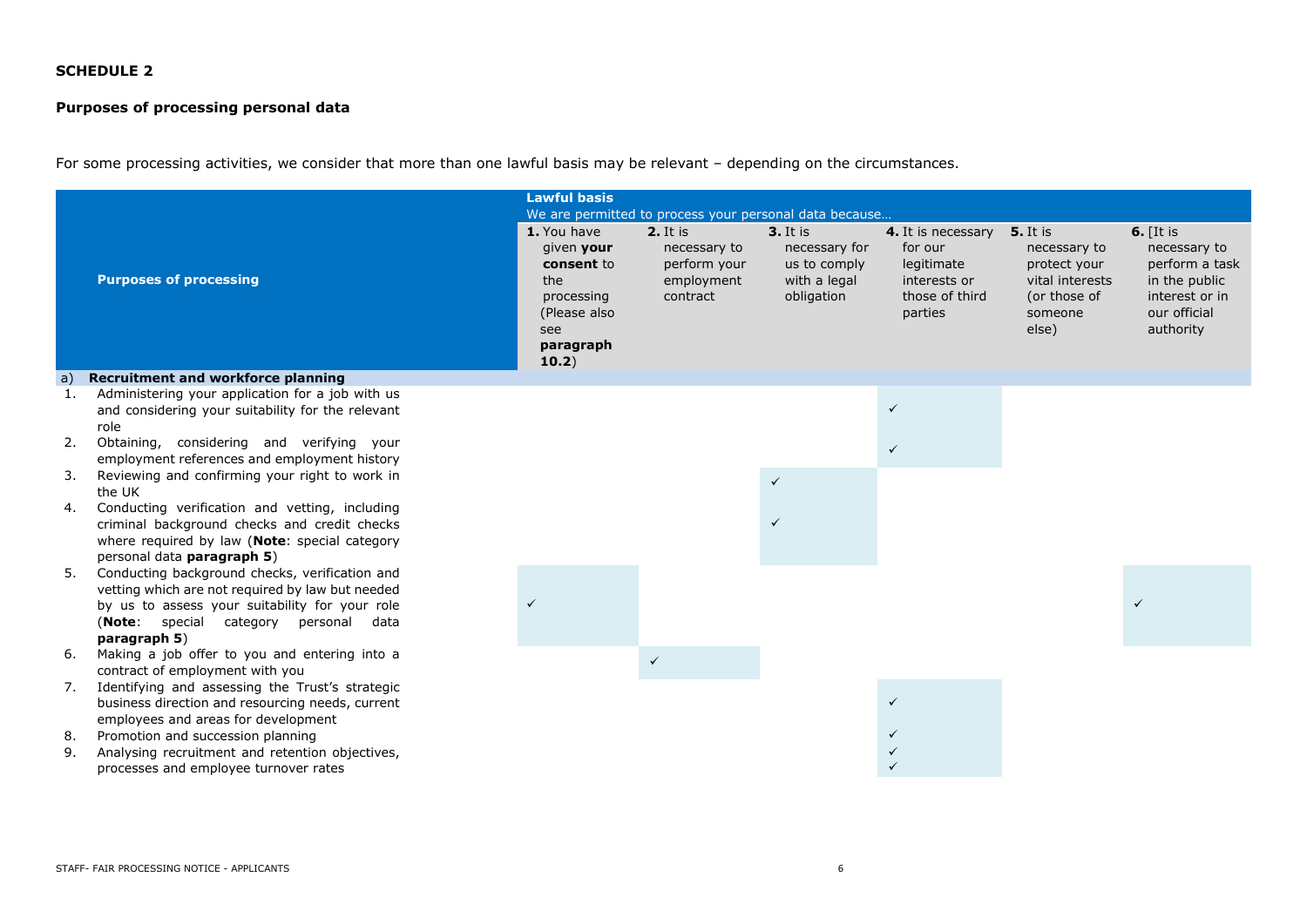|    | <b>Lawful basis</b><br>We are permitted to process your personal data because                                                                                                                                                                                             |                                                                                                           |                                                                    |                                                                                |                                                                                                   |                                                                                     |                                                                                                               |
|----|---------------------------------------------------------------------------------------------------------------------------------------------------------------------------------------------------------------------------------------------------------------------------|-----------------------------------------------------------------------------------------------------------|--------------------------------------------------------------------|--------------------------------------------------------------------------------|---------------------------------------------------------------------------------------------------|-------------------------------------------------------------------------------------|---------------------------------------------------------------------------------------------------------------|
|    | <b>Purposes of processing</b>                                                                                                                                                                                                                                             | 1. You have<br>given your<br>consent to<br>the<br>processing<br>(Please also<br>see<br>paragraph<br>10.2) | 2. It is<br>necessary to<br>perform your<br>employment<br>contract | <b>3.</b> It is<br>necessary for<br>us to comply<br>with a legal<br>obligation | 4. It is necessary 5. It is<br>for our<br>legitimate<br>interests or<br>those of third<br>parties | necessary to<br>protect your<br>vital interests<br>(or those of<br>someone<br>else) | $6.$ [It is<br>necessary to<br>perform a task<br>in the public<br>interest or in<br>our official<br>authority |
|    | 10. Developing, operating and collecting feedback<br>on recruitment activities and employee selection<br>processes                                                                                                                                                        |                                                                                                           |                                                                    |                                                                                | $\checkmark$                                                                                      |                                                                                     |                                                                                                               |
| b) | Legal and regulatory compliance and responsibilities<br>11. Managing and administering our equal                                                                                                                                                                          |                                                                                                           |                                                                    |                                                                                |                                                                                                   |                                                                                     |                                                                                                               |
|    | opportunities reporting (Note: special category<br>personal data paragraph 5)                                                                                                                                                                                             |                                                                                                           |                                                                    | $\checkmark$                                                                   |                                                                                                   |                                                                                     |                                                                                                               |
|    | 12. Responding to binding requests or search<br>warrants or orders from courts, governmental,<br>regulatory and/or enforcement bodies and<br>authorities (Note: special category personal<br>data <b>paragraph 5</b> )                                                    |                                                                                                           |                                                                    | $\checkmark$                                                                   |                                                                                                   |                                                                                     | $\checkmark$                                                                                                  |
|    | 13. Responding to non-binding requests or search<br>warrants or orders from courts, governmental,<br>regulatory and/or enforcement bodies and<br>authorities                                                                                                              |                                                                                                           |                                                                    |                                                                                | $\checkmark$                                                                                      |                                                                                     |                                                                                                               |
|    | 14. Complying with disclosure orders arising in civil<br>proceedings (Note: special category personal<br>data paragraph 5)                                                                                                                                                |                                                                                                           |                                                                    | $\checkmark$                                                                   |                                                                                                   |                                                                                     | $\checkmark$                                                                                                  |
|    | 15. Investigating,<br>evaluating,<br>demonstrating,<br>monitoring, improving, reporting on and meeting<br>the Trust's compliance with relevant legal and<br>regulatory requirements (Note: special category<br>personal data paragraph 5)                                 |                                                                                                           |                                                                    | $\checkmark$                                                                   |                                                                                                   |                                                                                     | $\checkmark$                                                                                                  |
|    | 16. Responding to employment and industrial<br>relations matters where permitted by applicable<br>including criminal<br>law.<br>investigations,<br>grievances, arbitrations, negotiations, elections<br>and strikes (Note: special category personal<br>data paragraph 5) |                                                                                                           |                                                                    | $\checkmark$                                                                   | $\checkmark$                                                                                      |                                                                                     | $\checkmark$                                                                                                  |
| C) | Day-to-day business operations                                                                                                                                                                                                                                            |                                                                                                           |                                                                    |                                                                                |                                                                                                   |                                                                                     |                                                                                                               |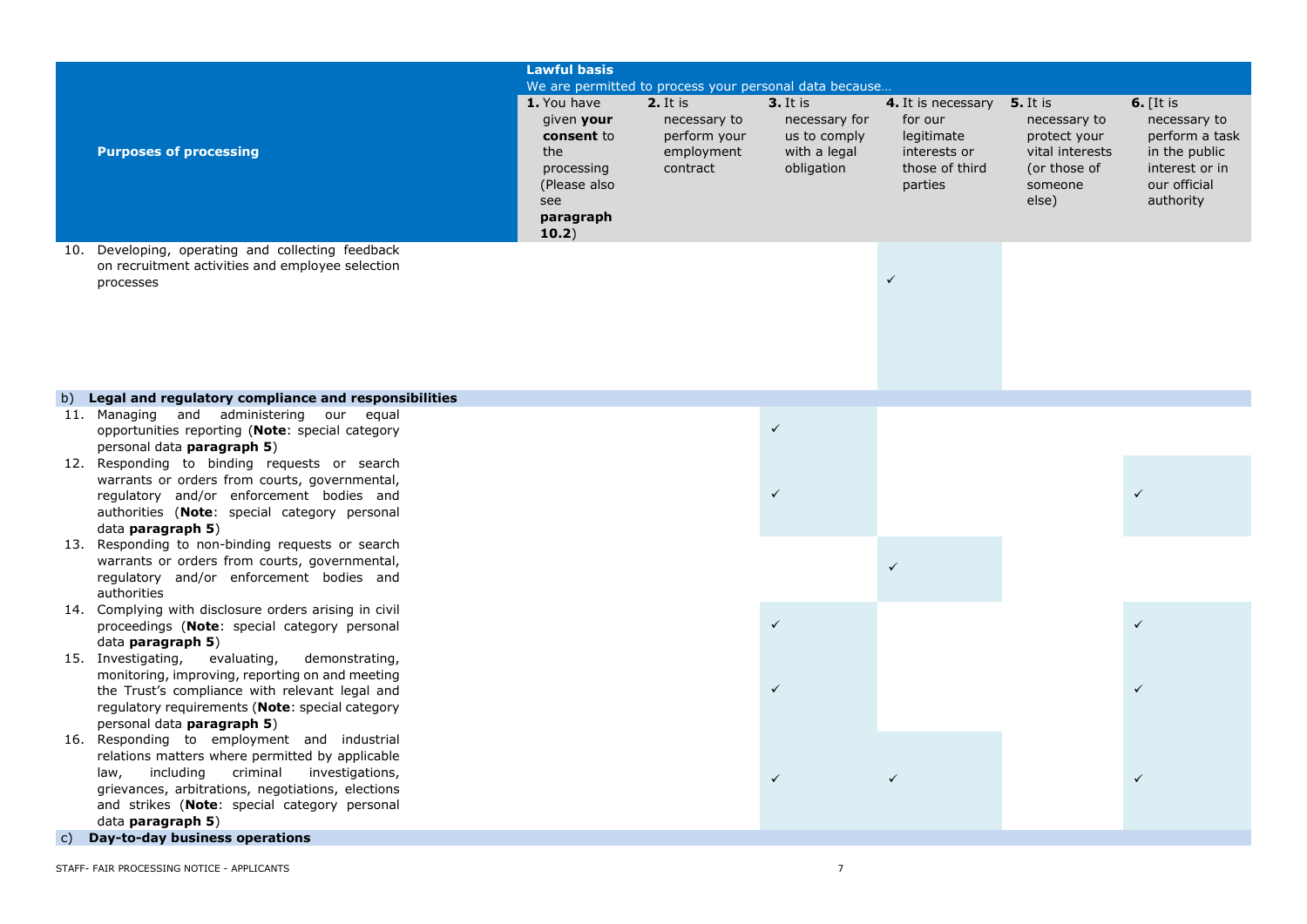|     | <b>Purposes of processing</b>                                                                                                           | <b>Lawful basis</b><br>1. You have<br>given your<br>consent to<br>the<br>processing<br>(Please also<br>see<br>paragraph<br>10.2) | We are permitted to process your personal data because<br>$2.$ It is<br>necessary to<br>perform your<br>employment<br>contract | <b>3.</b> It is<br>necessary for<br>us to comply<br>with a legal<br>obligation | 4. It is necessary<br>for our<br>legitimate<br>interests or<br>those of third<br>parties | <b>5.</b> It is<br>necessary to<br>protect your<br>vital interests<br>(or those of<br>someone<br>else) | 6. $[It is$<br>necessary to<br>perform a task<br>in the public<br>interest or in<br>our official<br>authority |
|-----|-----------------------------------------------------------------------------------------------------------------------------------------|----------------------------------------------------------------------------------------------------------------------------------|--------------------------------------------------------------------------------------------------------------------------------|--------------------------------------------------------------------------------|------------------------------------------------------------------------------------------|--------------------------------------------------------------------------------------------------------|---------------------------------------------------------------------------------------------------------------|
| 17. | Supporting our diversity programmes and staff<br>support networks and initiatives (Note: special<br>category personal data paragraph 5) | $\checkmark$                                                                                                                     |                                                                                                                                |                                                                                |                                                                                          |                                                                                                        |                                                                                                               |
| 18. | Administering your travel and accommodation<br>arrangements                                                                             |                                                                                                                                  | $\checkmark$                                                                                                                   |                                                                                | $\checkmark$                                                                             |                                                                                                        |                                                                                                               |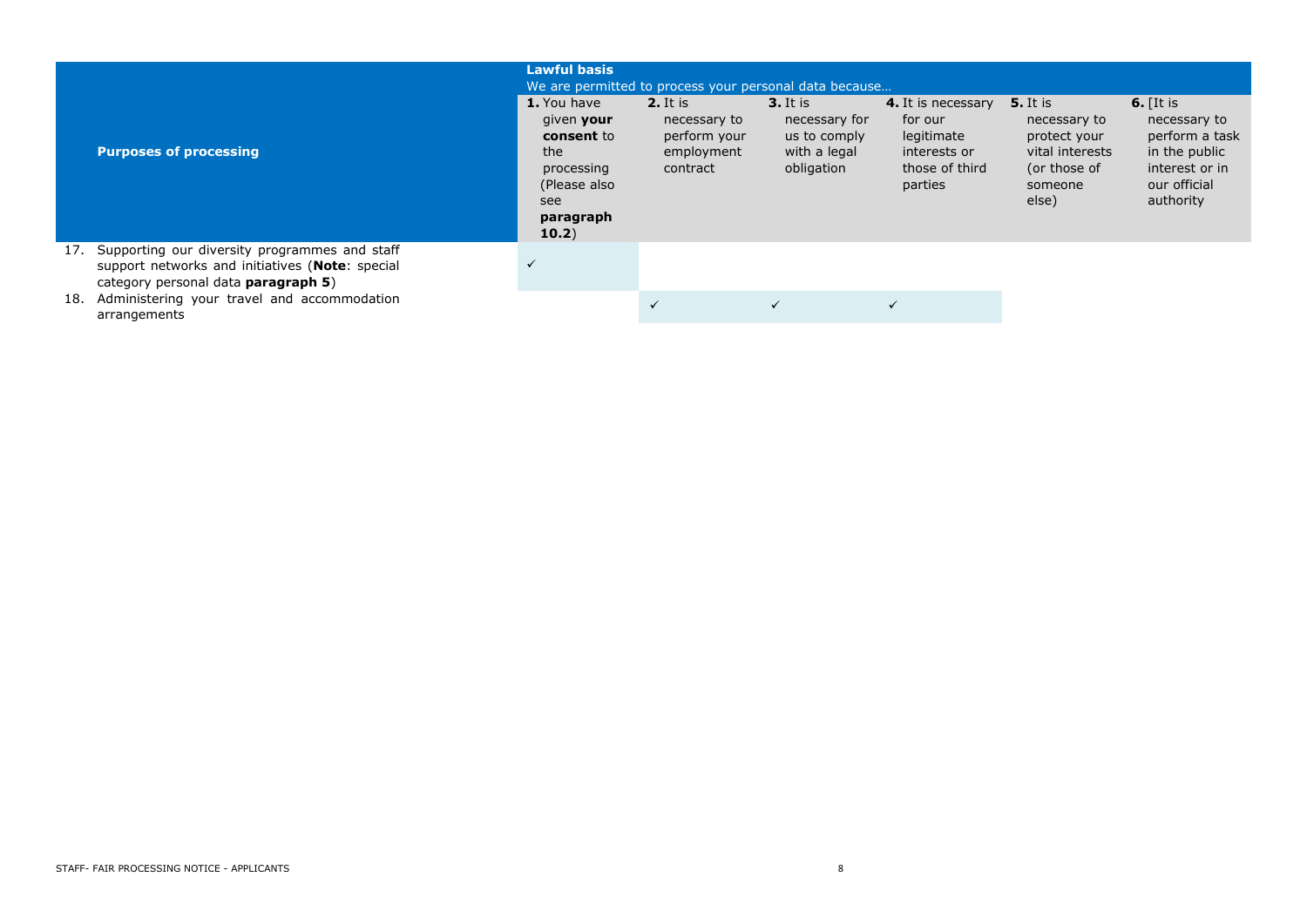# **Purposes of processing special category personal data**

|    |                                                                                                                                                                                                                  | <b>Special category lawful basis</b>                               |                                                                                                                                                                                                                                  |                                                                                                                                                                                      |                                                                                                                  |                                                                                           |                                                                                                                                                             |
|----|------------------------------------------------------------------------------------------------------------------------------------------------------------------------------------------------------------------|--------------------------------------------------------------------|----------------------------------------------------------------------------------------------------------------------------------------------------------------------------------------------------------------------------------|--------------------------------------------------------------------------------------------------------------------------------------------------------------------------------------|------------------------------------------------------------------------------------------------------------------|-------------------------------------------------------------------------------------------|-------------------------------------------------------------------------------------------------------------------------------------------------------------|
|    | <b>Purposes of processing</b>                                                                                                                                                                                    | 1. You have given<br>your explicit<br>consent to the<br>processing | We are permitted to process your personal data because<br>2. It is necessary<br>your/our<br>for<br>obligations and<br>rights in<br>the<br>field<br>of<br>employment<br>and<br>social<br>security and<br>social<br>protection law | 3. It is necessary to<br>protect the vital<br>interests of the<br>data subject or<br>another person<br>you or they are<br>physically<br>or<br>legally incapable<br>of giving consent | 4. It is necessary<br>for<br>our<br>establishment,<br>exercise<br><sub>or</sub><br>defence<br>of<br>legal claims | <b>5.</b> It<br>is<br>necessary for<br>of<br>reasons<br>substantial<br>public<br>interest | <b>6.</b> It is necessary<br>for<br>preventive or<br>occupational<br>medicine, for<br>the<br>assessment of<br>working<br>the<br>capacity of the<br>employee |
| a) | <b>Recruitment and workforce planning</b>                                                                                                                                                                        |                                                                    |                                                                                                                                                                                                                                  |                                                                                                                                                                                      |                                                                                                                  |                                                                                           |                                                                                                                                                             |
| 1. | Conducting verification and vetting, including criminal<br>background checks and credit checks where required by<br>law                                                                                          |                                                                    | $\checkmark$                                                                                                                                                                                                                     |                                                                                                                                                                                      |                                                                                                                  | $\checkmark$                                                                              |                                                                                                                                                             |
| 2. | Conducting background checks, verification and vetting<br>which are not required by law but needed by us to assess $\checkmark$<br>your suitability for your role                                                |                                                                    |                                                                                                                                                                                                                                  |                                                                                                                                                                                      |                                                                                                                  | $\checkmark$                                                                              |                                                                                                                                                             |
|    | b) Security and governance                                                                                                                                                                                       |                                                                    |                                                                                                                                                                                                                                  |                                                                                                                                                                                      |                                                                                                                  |                                                                                           |                                                                                                                                                             |
| 3. | Identifying and authenticating employees and other<br>individuals                                                                                                                                                |                                                                    |                                                                                                                                                                                                                                  |                                                                                                                                                                                      |                                                                                                                  | $\checkmark$                                                                              |                                                                                                                                                             |
|    | 4. Identifying, investigating and mitigating suspected misuse<br>of the Trust's assets, systems and platforms                                                                                                    |                                                                    |                                                                                                                                                                                                                                  |                                                                                                                                                                                      | $\checkmark$                                                                                                     |                                                                                           |                                                                                                                                                             |
| C) | Legal and regulatory compliance and responsibilities                                                                                                                                                             |                                                                    |                                                                                                                                                                                                                                  |                                                                                                                                                                                      |                                                                                                                  |                                                                                           |                                                                                                                                                             |
| 5. | Managing and administering our equal opportunities<br>reporting                                                                                                                                                  |                                                                    |                                                                                                                                                                                                                                  |                                                                                                                                                                                      |                                                                                                                  | $\checkmark$                                                                              |                                                                                                                                                             |
| 6. | Responding to binding requests or search warrants or<br>orders from courts, governmental, regulatory and/or<br>enforcement bodies and authorities or sharing information<br>(on a voluntary basis) with the same |                                                                    |                                                                                                                                                                                                                                  |                                                                                                                                                                                      | $\checkmark$                                                                                                     |                                                                                           |                                                                                                                                                             |
|    | 7. Complying with disclosure orders arising in civil<br>proceedings                                                                                                                                              |                                                                    |                                                                                                                                                                                                                                  |                                                                                                                                                                                      | ✓                                                                                                                |                                                                                           |                                                                                                                                                             |
| 8. | Investigating, evaluating, demonstrating, monitoring,<br>improving and reporting on the Trust's compliance with<br>relevant legal and regulatory requirements                                                    |                                                                    |                                                                                                                                                                                                                                  |                                                                                                                                                                                      | ✓                                                                                                                |                                                                                           |                                                                                                                                                             |
| 9. | Responding to employment and industrial relations<br>matters where permitted by applicable law, including<br>criminal<br>investigations,<br>grievances,<br>arbitrations,<br>negotiations, elections and strikes  |                                                                    |                                                                                                                                                                                                                                  |                                                                                                                                                                                      | $\checkmark$                                                                                                     |                                                                                           |                                                                                                                                                             |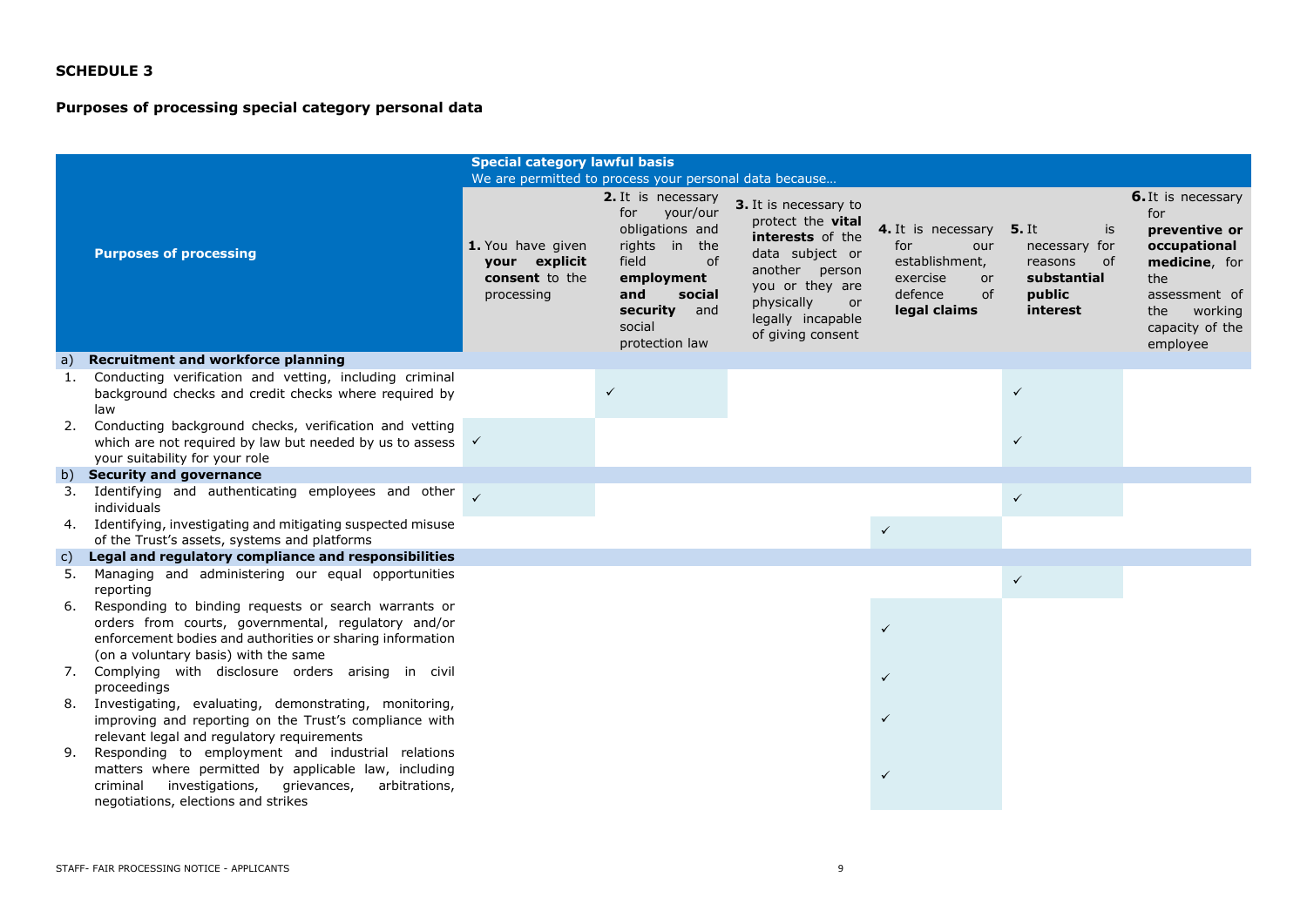|                                                                                                                                              | <b>Special category lawful basis</b><br>We are permitted to process your personal data because |                                                                                                                                                                                  |                                                                                                                                                                                             |                                                                                                              |                                                                                           |                                                                                                                                                             |
|----------------------------------------------------------------------------------------------------------------------------------------------|------------------------------------------------------------------------------------------------|----------------------------------------------------------------------------------------------------------------------------------------------------------------------------------|---------------------------------------------------------------------------------------------------------------------------------------------------------------------------------------------|--------------------------------------------------------------------------------------------------------------|-------------------------------------------------------------------------------------------|-------------------------------------------------------------------------------------------------------------------------------------------------------------|
| <b>Purposes of processing</b>                                                                                                                | 1. You have given<br>explicit<br>your<br><b>consent</b> to the<br>processing                   | <b>2.</b> It is necessary<br>for<br>your/our<br>obligations and<br>rights in<br>the<br>field<br>of<br>employment<br>social<br>and<br>security<br>and<br>social<br>protection law | 3. It is necessary to<br>protect the <b>vital</b><br>interests of the<br>data subject or<br>another person<br>you or they are<br>physically<br>or<br>legally incapable<br>of giving consent | 4. It is necessary<br>for<br>our<br>establishment,<br>exercise<br><b>or</b><br>defence<br>0f<br>legal claims | <b>5.</b> It<br>is<br>necessary for<br>reasons<br>of<br>substantial<br>public<br>interest | <b>6.</b> It is necessary<br>for<br>preventive or<br>occupational<br>medicine, for<br>the<br>assessment of<br>the<br>working<br>capacity of the<br>employee |
| 10. Making reasonable adjustments as needed to help remove<br>barriers faced by you in your role because of any disability<br>you might have |                                                                                                | $\checkmark$                                                                                                                                                                     |                                                                                                                                                                                             |                                                                                                              |                                                                                           |                                                                                                                                                             |
| d) Day-to-day business operations                                                                                                            |                                                                                                |                                                                                                                                                                                  |                                                                                                                                                                                             |                                                                                                              |                                                                                           |                                                                                                                                                             |
| 11. Supporting our diversity programmes and staff support<br>networks and initiatives                                                        |                                                                                                |                                                                                                                                                                                  |                                                                                                                                                                                             |                                                                                                              |                                                                                           |                                                                                                                                                             |